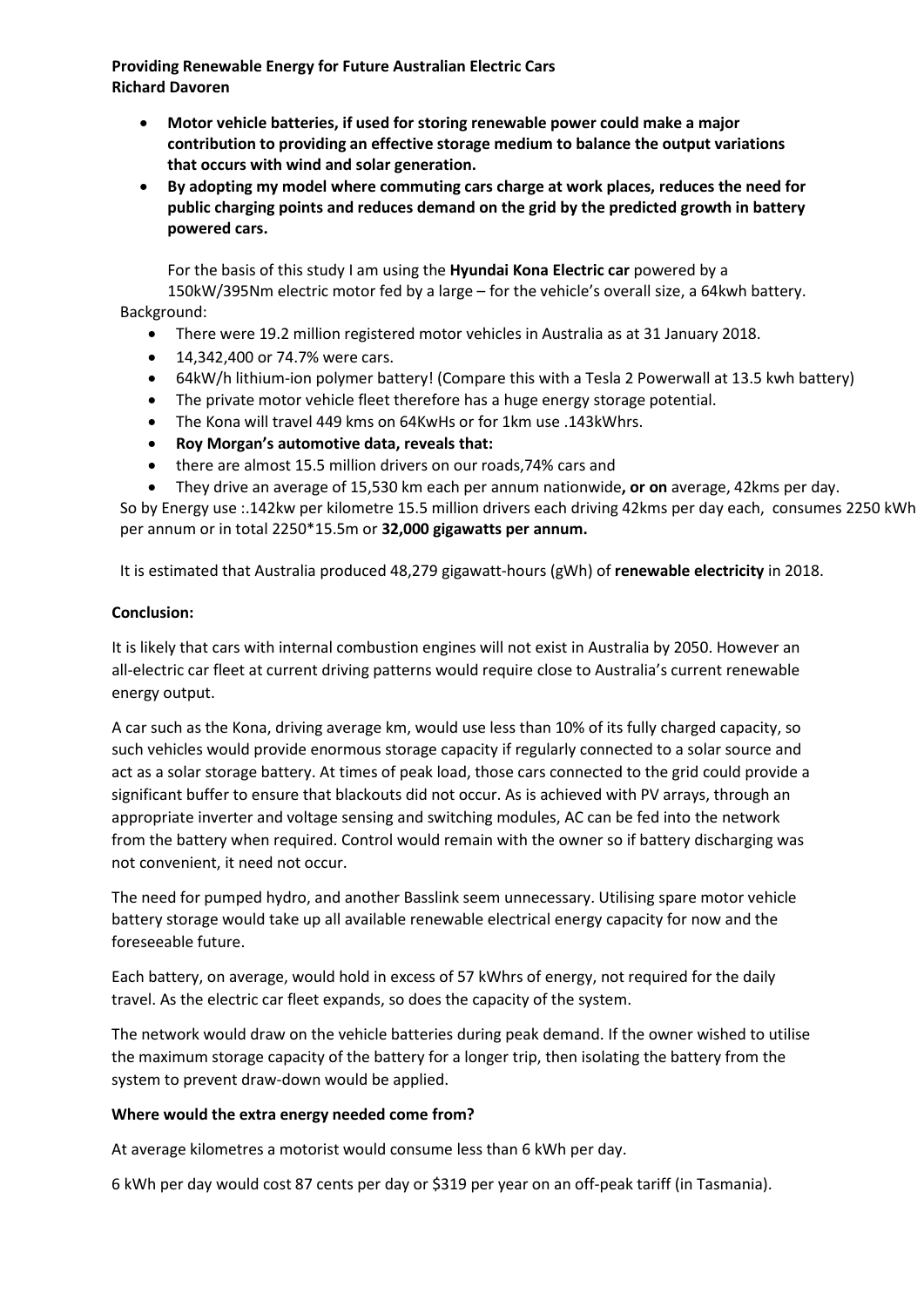If the batteries were "floated" they would **fully charge** over time without a significant daily increase in energy needed for average driving.

A 1.5 kW solar installation would cost \$2150 with an annual cost of around \$150 and produce sufficient energy for average kilometres usage. Logically, with a small addition of between 1-1.5 kWh to an existing solar installation would, cost less.

An average home uses 20 kWh per day. Installers suggest employing a 5 kW solar system. Add a car, a 6 kW system should prove adequate for both home and car. This should cost around \$4000 to install or an annual cost of around \$200 for both car and home. As suggested, the car battery can suffice as a storage battery for the system in many cases.

Of course there are many factors to consider, the times the battery can be connected is the largest variable. A car regularly used to commute to work would not provide much opportunity to be charged through a home solar system but there is a viable option.

## **Commuter battery charging by solar.**

A study of census data has found that nearly two in three Australians drive to work in a private car while only one in 10 commuters relies on public transport. Therefore less than one third of electric cars could be charged by home solar on a regular basis. The situation could prove better than this as the figures relates to commuters. Not all cars are owned or driven by commuters.

## **If major workplaces were to provide solar charging of staff motor vehicles, then Australia's alternative energy source problem could be resolved. Factories, schools office blocks have huge roof top areas to exploit. See attached photo.**

Mini solar farms on work places used to charge these vehicles would benefit commuters and Australia's electricity grid. These charged vehicles driven home and connected to the home grid in darkness hours, could provide a valuable back-up source of energy when solar is unavailable. Funding for the workplace installations could come partly from subsidies or charging users of the service or simply from the value gained by having a solar installation for operational purposes.

A 6kW solar system has 24 solar PV panels. As each panel is around 1.6m by 1m in size, a work-place would need only 40m<sup>2</sup> of roof space to re-charge around 4 to 6 cars after their typical commute.

So rather than concentrate on storage such as pumped Hydro which uses energy, utilising the motor vehicle mobile batteries for storage would seem a better option. Australia should continue to pursue options that utilise opportunities to generate more solar power such as subsidising if necessary, work place solar.

During daylight hours, commuters' cars are also located in public car parks and on kerbside. Some public carparks have the capacity to provide roof-top solar and provide slow charging outlets. Kerbside charging could be fed by PV.s on adjacent buildings and costs charged through parking meters, if utilised.

James